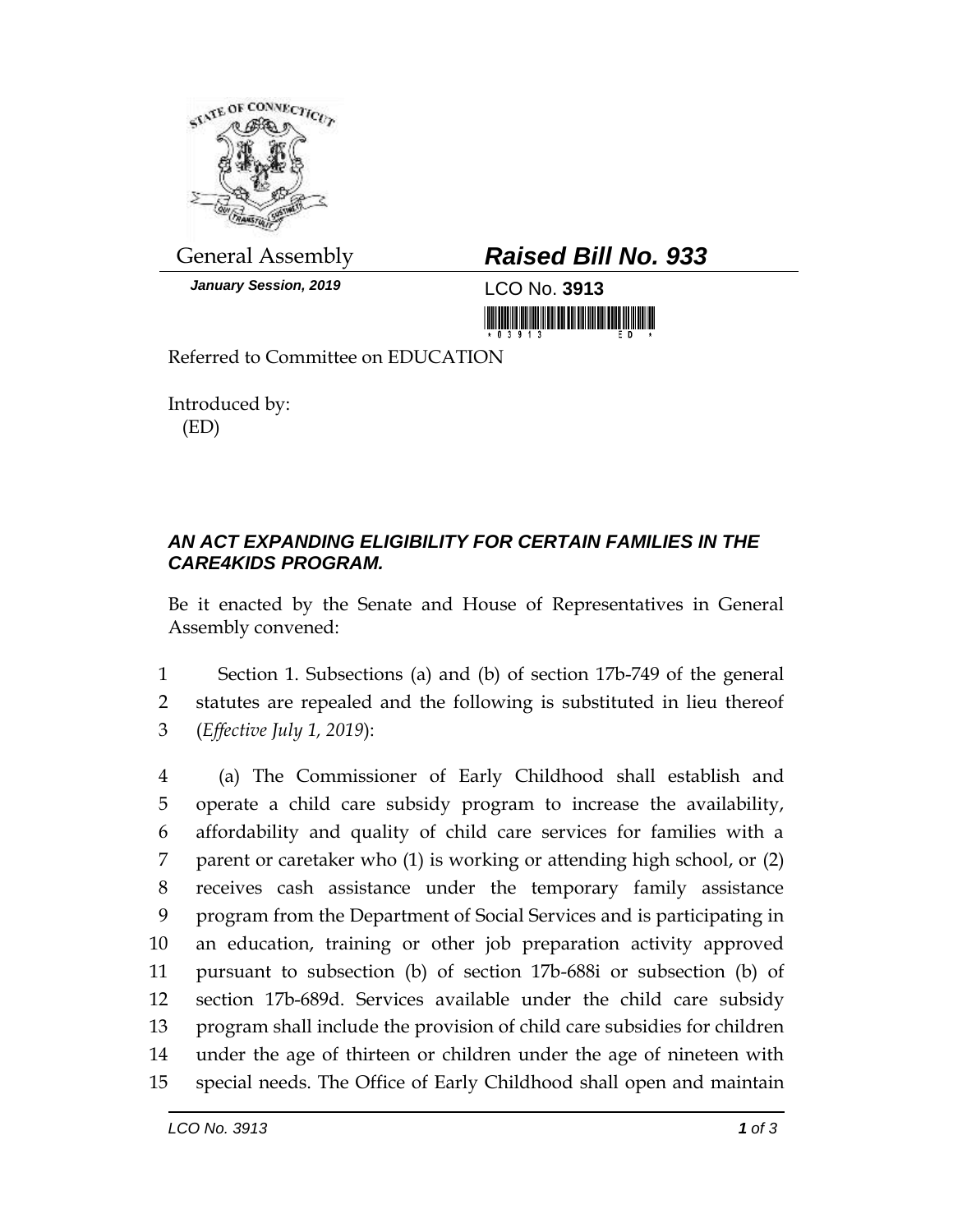enrollment for the child care subsidy program and shall administer such program within the existing budgetary resources available. The office shall issue a notice on the office's Internet web site any time the office closes the program to new applications, changes eligibility requirements, changes program benefits or makes any other change to the program's status or terms. **[**, except the office shall not be required to issue such notice when the office expands program eligibility.**]** Any change in the office's acceptance of new applications, eligibility requirements, program benefits or any other change to the program's status or terms for which the office is required to give notice pursuant to this subsection, shall not be effective until thirty days after the office issues such notice.

 (b) The commissioner shall establish income standards for applicants and recipients at a level to include a family with gross income up to **[**fifty**]** seventy-five per cent of the state-wide median income, except the commissioner (1) **[**may increase the income level to up to seventy-five per cent of the state-wide median income, (2)**]** upon the request of the Commissioner of Children and Families, may waive the income standards for adoptive families so that children adopted on or after October 1, 1999, from the Department of Children and Families are eligible for the child care subsidy program, and **[**(3)**]** (2) on and after March 1, 2003, shall reduce the income eligibility level to up to fifty-five per cent of the state-wide median income for applicants and recipients who qualify based on their loss of eligibility for temporary family assistance. The commissioner may adopt regulations in accordance with chapter 54 to establish income criteria and durational requirements for such waiver of income standards.

This act shall take effect as follows and shall amend the following sections:

| Section 1 | $\int$ <i>July 1, 2019</i> | 17b-749(a) and (b) |
|-----------|----------------------------|--------------------|